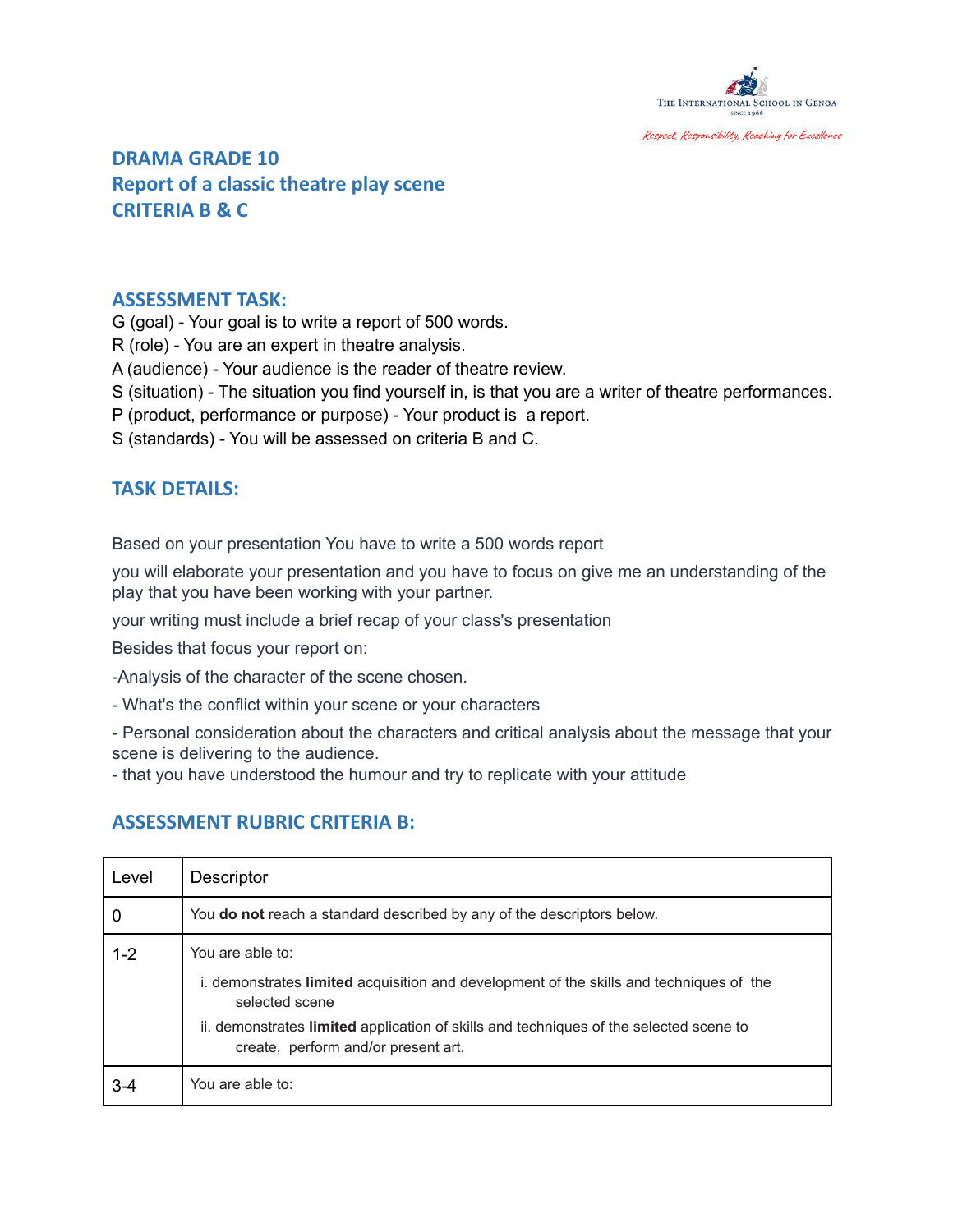

Respect, Responsibility, Reaching for Excellence

|       | i. demonstrates <b>adequate</b> acquisition and development of the skills and techniques of the<br>the selected scene<br>ii. demonstrates <b>adequate</b> application of skills and techniques of the selected scene to<br>create, perform and/or present art. |
|-------|----------------------------------------------------------------------------------------------------------------------------------------------------------------------------------------------------------------------------------------------------------------|
| $5-6$ | You are able to:                                                                                                                                                                                                                                               |
|       | i. demonstrates <b>substantial</b> acquisition and development of the skills and techniques of the<br>the selected scene                                                                                                                                       |
|       | ii. demonstrates <b>substantial</b> application of skills and techniques of the the selected scene to<br>create, perform and/or present art.                                                                                                                   |
| 7-8   | You are able to:                                                                                                                                                                                                                                               |
|       | i. demonstrates <b>excellent</b> acquisition and development of the skills and techniques of the<br>the selected scene                                                                                                                                         |
|       | ii. demonstrates excellent application of skills and techniques of the selected scene to<br>create, perform and/or present art.                                                                                                                                |

# **ASSESSMENT RUBRIC CRITERIA C:**

| Level   | Descriptor                                                                                                                                     |
|---------|------------------------------------------------------------------------------------------------------------------------------------------------|
| 0       | You do not reach a standard described by any of the descriptors below.                                                                         |
| $1 - 2$ | You are able to:                                                                                                                               |
|         | i. presents a limited outline of an artistic intention, which may lack clarity or feasibility in the<br>chosen scene                           |
|         | ii. presents a limited outline of alternatives, perspectives, and imaginative solutions in the<br>chosen scene                                 |
|         | iii. demonstrates limited exploration of ideas through the developmental process, which<br>may lack a point of realization in the chosen scene |
| $3 - 4$ | You are able to:                                                                                                                               |
|         | i. presents an <b>adequate</b> outline of a clear and/or feasible artistic intention in the chosen<br>scene                                    |
|         | ii. presents an <b>adequate</b> outline of alternatives, perspectives, and imaginative solutions in<br>the chosen scene                        |
|         | iii. demonstrates adequate exploration of ideas through the developmental process to a point<br>of realization in the chosen scene             |
| $5-6$   | You are able to:                                                                                                                               |